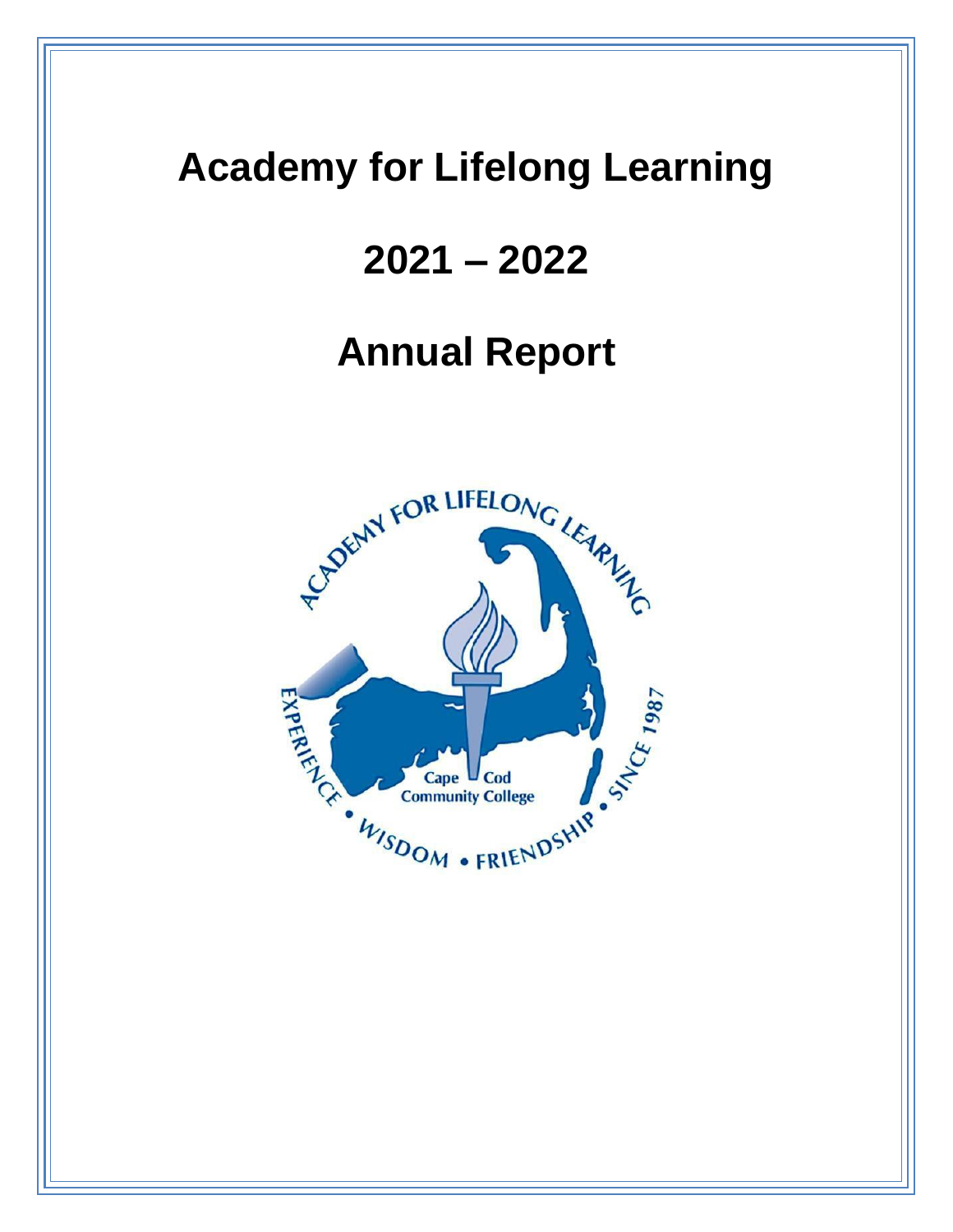# Academy for Lifelong Learning 2021-2022

I. Annual Reports from Officers:

President's Report

Vice President's Report

Treasurer's Report

II. Committee Reports:

Long Range Planning

**Curriculum** 

**Registration** 

**Communications** 

Special Events

**Hospitality**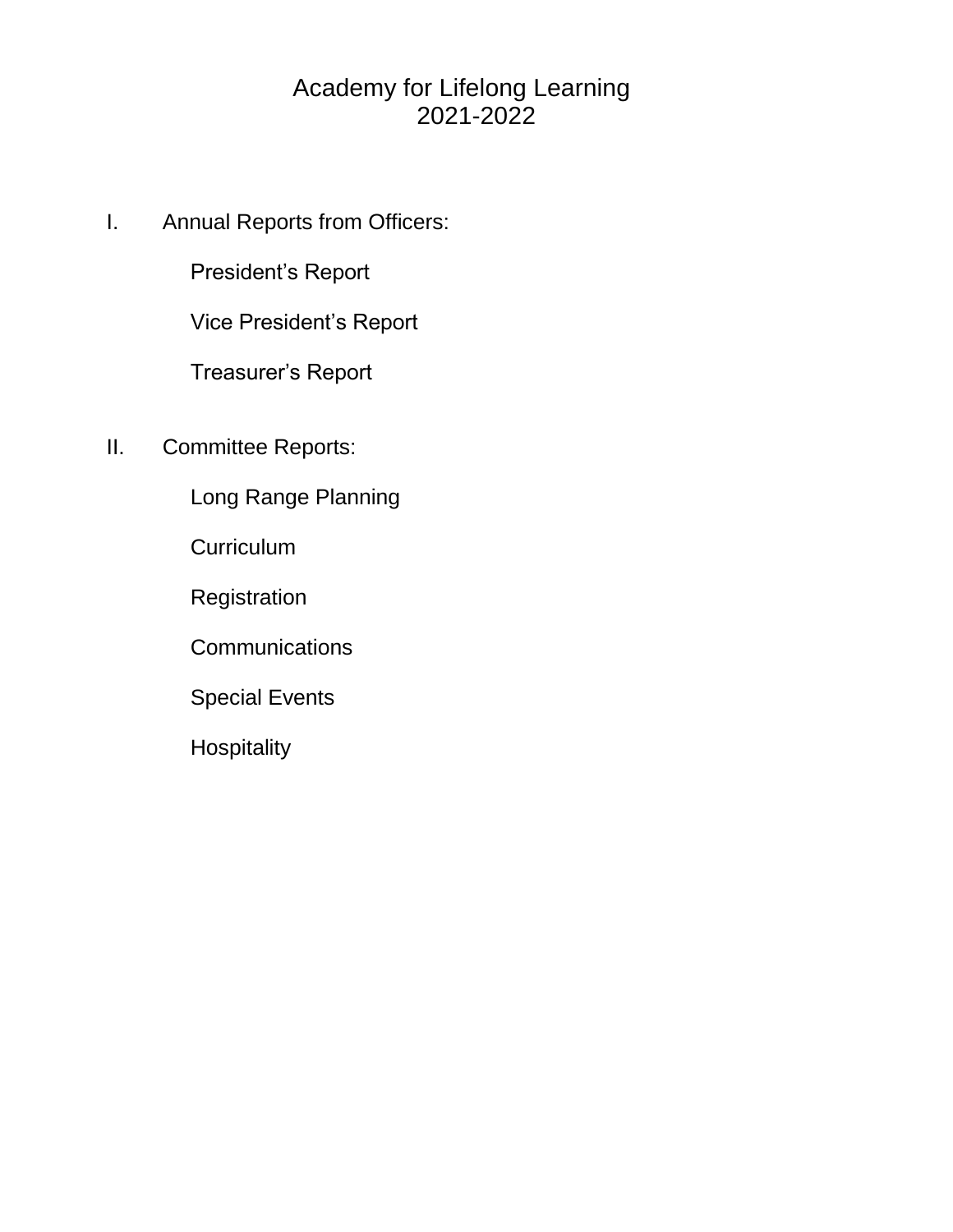## **Report from the President 2021-2022**

### **ALL Mission Statement**

*The Academy for Lifelong Learning of Cape Cod Inc. (ALL) offers an opportunity for those age 50 and over to pursue their intellectual interests and educational activities, and to explore new areas of learning in the company of their peers. Social relationships and special events are integral parts of the mission. ALL fosters and maintains a close and mutually beneficial relationship with Cape Cod Community College.*

This was the second year of the COVID pandemic, and our enrollment was still down significantly. All our classes were Zoom classes, and our board of directors, coordinators, and members became quite adept at using the platform, but many were anxious to resume in-person classes at the College. As of now, ALL members can expect to return to the campus in the fall, as well as opt to take some classes via Zoom.

In April, we suffered a huge loss when our president Jim Lathrop, who had stepped down from the presidency in March for personal reasons, passed away after a sudden illness. Dianne Tattersall, who was vice president, stepped into role of president.

Earlier in the year Paul Coteus and Joan Freedman were elected to the board to fill vacancies which had occurred.

New member orientations were held on Zoom at the beginning of each semester. New members heard from the various committee chairs to gain an understanding of how ALL functions. There were question and answer sessions at the end of each orientation meeting.

In April Pat Stover agreed to chair the Nominating Committee with Paul Arnold and Diane Hoover serving on the committee. Members were asked to self-nominate if interested in serving on the Board of Directors. They would be interviewed by the nominating committee and then the membership would vote online. No one chose to apply at this time; hopefully, members will step up in the fall when we are back on campus and new members will join the board in the spring.

The ALL board continued to operate as a management team, attending board meetings on Zoom once or twice a month. Some committees, like the desk volunteers, were not active because ALL was not physically on campus, but other committees did meet on Zoom and the chairs reported on their activities. The Special Events Committee hosted five speakers throughout the fall and spring semesters and many ALL members attended these Zoom events. The long-range planning committee surveyed the membership to assess their feelings about remote learning and in-person learning. The Hospitality Committee managed to hold a successful in-person Back to School night at the Cultural Center of Cape Cod, but had to cancel our holiday potluck luncheon due to a spike of a Covid variant in December. However, we did have a well-attended Spring Social at the end of April. Jean DeVincentis worked on the registration process to make it easier, and updated our website and Facebook pages. Miriam Kronish and Henry Tamzarian continue to recruit veteran and new coordinators to offer new and previously-offered classes. The communications committee, under Marianne Triplette, published monthly newsletters that not only updated the membership but also showcased members and coordinators of interest. The Communications Committee is also pursuing other media to familiarize and recruit more members of the general public.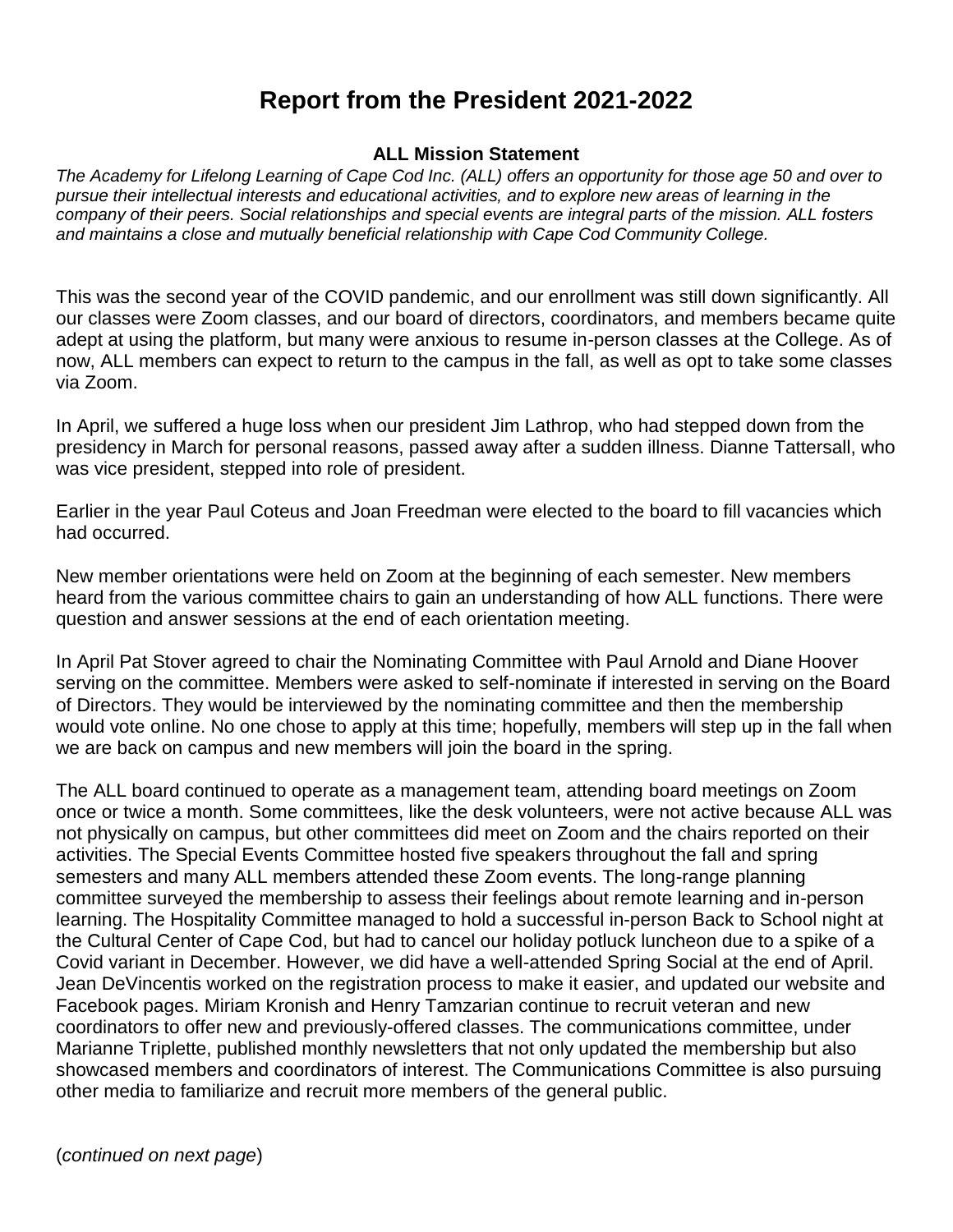### (*President's Report, continued*)

Nancy Weida, our office administrator, has kept ALL running smoothly all while doing her job with a smile even in stressful situations. We could not function without Nancy's computer, editing, and people skills; she is the best!

By far, the most important job on any board of directors or officers, is the clerk or secretary who must write down all the details of the meeting and prepare the reports for our records and meetings. This person must pay strict attention to get facts, dates, discussions, and votes correctly recorded. Noelle Howland has been an exceptional clerk during very trying times. Her minutes of the Board meetings have always been accurate and thorough, plus her institutional knowledge of ALL has been invaluable. Kudos, for going above and beyond to keep the records straight.

Despite all the hurdles we have faced, ALL is alive and well, offering many varied and interesting classes as well as special events and social functions. Refusing to be deterred by our remote status, June Calendar and her *Reflections* committee collected members' writings and photography so they could publish our literary magazine online and in print.

To quote Charles Dickens, "It was the best of times; it was the worst of times" but ALL persevered.

*Dianne Tattersall*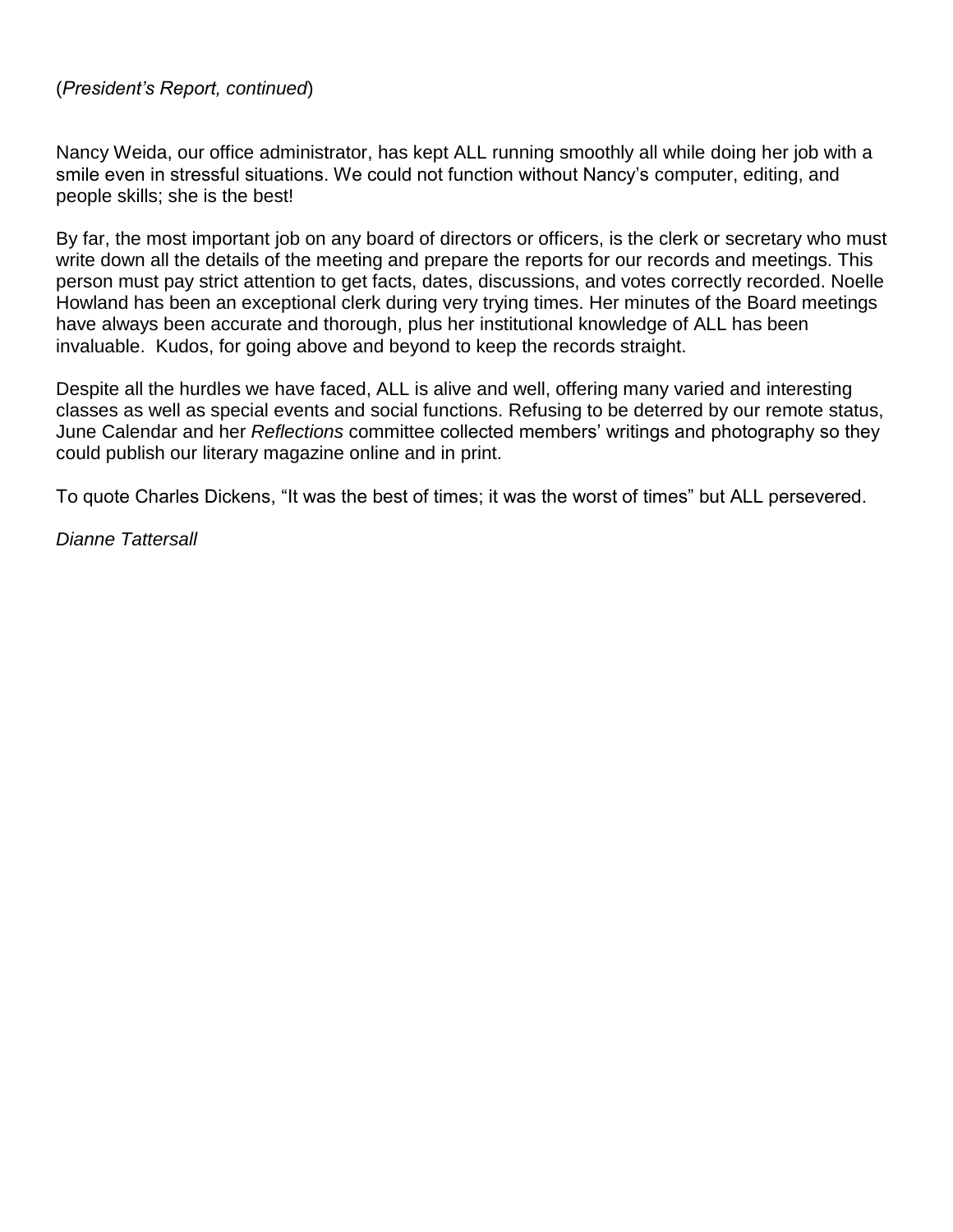# **Report from the Vice President 2021-2022**

The Vice President, in the absence of the President, performs all duties of the President, subject to the restrictions upon the President, as stated in the Bylaws. In addition, the Vice President works closely with all Standing Committees on the recruitment and retention of members.

Usually, the ALL Vice President hosts a new member orientation at the college at the beginning of each semester. Board officers and committee chairs meet with new members to welcome them to ALL and answer questions about our purpose, courses, and social activities. This year we held our meeting on zoom. Ten new members attended the new member meeting first semester, and second semester we had twenty-two new members. Our new members asked questions and made some suggestions for the board.

The main thrust for all officers and committee chairs this past year was making ALL viable in this time of continued uncertainty. This was a year of many adjustments to make our registration, website, social media, and curriculum successful in a completely online format. All officers and board members have worked diligently to keep ALL current and productive.

*Dianne Tattersall*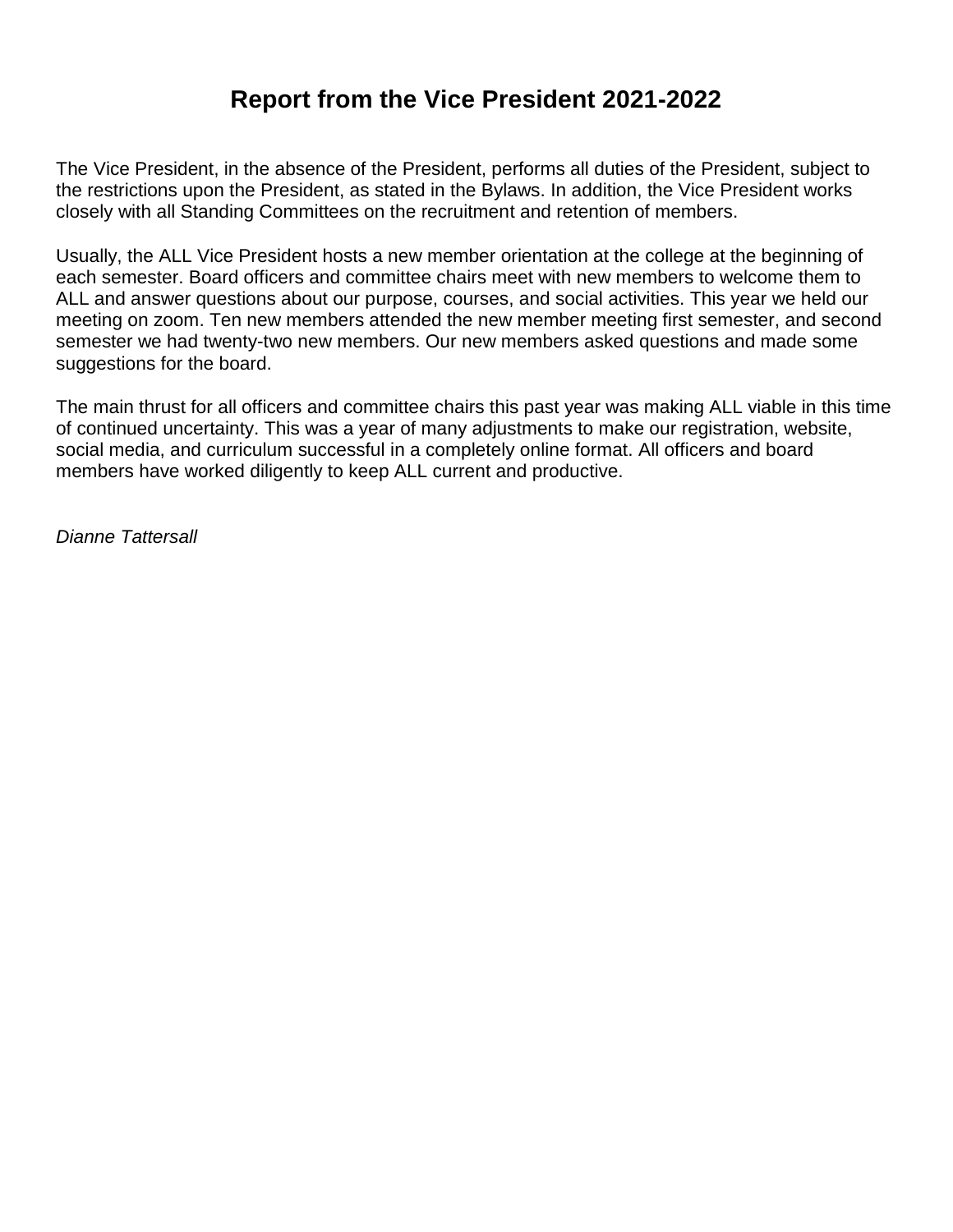### **Report from the Treasurer (Including Finance Committee Comments) F.Y. 2021-2022**

As of early May, it appears that ALL will again finish the current fiscal year, which ends on June 30, with an operating deficit. As of this writing, the magnitude of this potential deficit is difficult to accurately predict; however, I expect it will be similar to the \$21,700 incurred last year.

As of April 30, 2022, total revenue for the year stood at \$62,056 – about 7% below what it was at the same time last year, and similarly below what we forecast in this year's budget. This reflects the continued stagnation in our membership numbers compared to where they were in 2019. The understanding that we will again be able to offer in-person classes at CCCC this fall (while continuing to offer on-line classes as well) is cause for optimism that our membership will rebound in the coming fiscal year.

Expenses are not quite as close to being finalized; however, at this point it appears they will again come in with a positive variance to the \$91,700 that had been projected in the budget.

Thanks to the operating surpluses generated in its earlier years (when we were an integral part of the College), ALL has been able to absorb the negative impact of Covid on our finances the past two years, and I look forward to a more positive result in 2022-2023.

For those with more than a passing interest, attached are:

1. A report showing the current year revenue and expenses through April 30, 2022 vs budget

2. The balance sheet as of April 30, 2022.

Respectfully submitted,

*Kirk Young*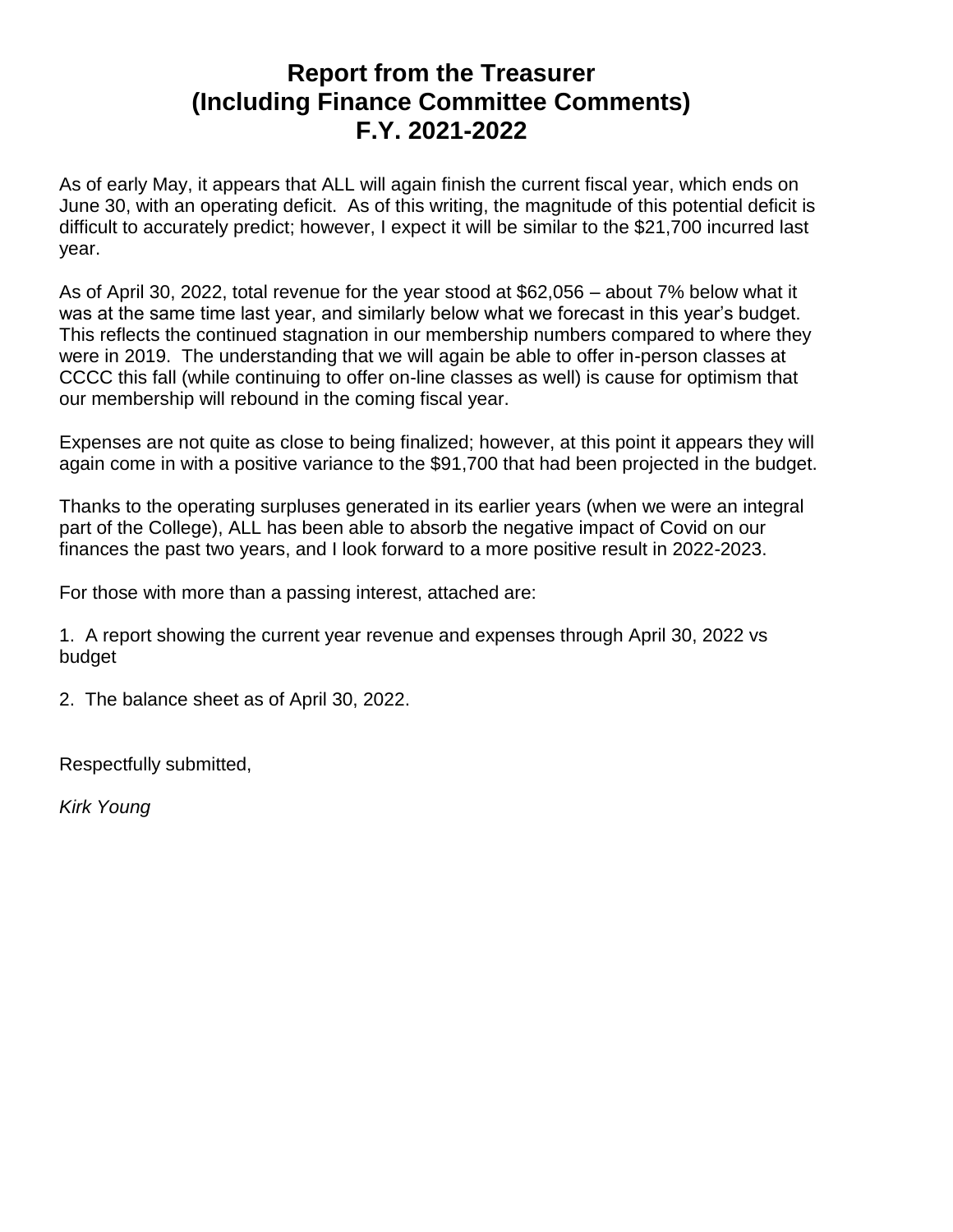### Academy for Lifelong Learning of Cape Cod, Inc. FY 2021 Revenue Expense YTD vs Budget

| <b>REVENUES</b>                       |                           | $7/1/2021 -$<br>4/30/2022 |     | <b>Full Year</b><br><b>Budget</b> | <b>YTD</b><br>Percent |                | <b>Last YTD</b> |
|---------------------------------------|---------------------------|---------------------------|-----|-----------------------------------|-----------------------|----------------|-----------------|
|                                       |                           |                           |     |                                   |                       |                |                 |
| Membership Fees                       | \$                        | 60,375.00                 | \$. | 62,950.00                         | 95.9%                 | \$             | 65,151.00       |
| <b>Other Revenues</b>                 |                           |                           |     |                                   |                       |                |                 |
| Donations/Contributions Received      | \$                        | 1,468.00                  | \$  | 1,000.00                          | 146.8%                | \$             | 5.00            |
| Interest Income                       | \$                        | 213.22                    | \$  | 350.00                            | 60.9%                 | \$             | 1,378.65        |
| Special Event Revenue                 | \$                        |                           | \$  | 1,500.00                          |                       | \$             |                 |
| Miscellaneous                         | $\mathsf{S}_{\mathsf{m}}$ |                           | \$  | 350.00                            |                       | \$<br>mnimm    | 390.00          |
| <b>Total Other Revenues</b>           | \$                        | 1,681.22                  | \$  | 3,200.00                          | 52.5%                 | \$             | 1,773.65        |
| <b>Total Revenue</b>                  | \$                        | 62,056.22                 | \$  | 66,150.00                         | 93.8%                 | \$             | 66,924.65       |
| <b>EXPENSES</b>                       |                           |                           |     |                                   |                       |                |                 |
| <b>Curriculum Expenses</b>            |                           |                           |     |                                   |                       |                |                 |
| Registration                          | \$                        | 2,714.62                  | \$  | 2,750.00                          | 98.7%                 | \$             | 503.82          |
| Coordinators' Allowances              | \$                        |                           | \$  |                                   |                       | \$             |                 |
| Coordinators' Luncheon                | \$                        |                           | \$  |                                   |                       | \$             |                 |
| Other Coordinator Expenses (Handbook) | \$                        |                           | \$  |                                   |                       | \$             | 208.00          |
| Catalog Printing/Mailing              | \$                        | 1,450.00                  | \$  | 1,700.00                          | 85.3%                 | \$             | 1,575.00        |
| Catalog Automation                    | \$                        |                           | \$  | 500.00                            |                       | \$             |                 |
| Zoom                                  | \$                        | 329.55                    | \$  | 450.00                            | 73.2%                 | \$             | 310.24          |
| <b>Class Supplies</b>                 | ڲ                         |                           | \$  | 50.00                             |                       |                |                 |
| <b>Total Curriculum</b>               | \$                        | 4,494.17                  | \$  | 5,450.00                          | 82.5%                 | \$             | 2,597.06        |
| Special Event Expenses                |                           |                           |     |                                   |                       |                |                 |
| Annual Banquet                        | \$                        |                           | \$  | 1,500.00                          |                       | \$             |                 |
| Lecture Series                        | \$                        |                           | \$  | 250.00                            |                       | \$             | 200.00          |
| Other Events/Trips                    | \$                        |                           | \$  |                                   |                       | \$             |                 |
| <b>Total Special Events</b>           |                           |                           | \$  | 1,750.00                          |                       | unimumum<br>\$ | 200.00          |
| Reflections                           | \$                        | 84.10                     | \$  | 450.00                            |                       | \$             | 402.63          |
|                                       |                           |                           |     |                                   |                       |                |                 |
| Hospitality                           |                           |                           |     |                                   |                       |                |                 |
| Mixer                                 | \$                        | 283.90                    | \$  | 500.00                            | 56.8%                 | \$             |                 |
| 1st-Week Snacks                       | \$                        |                           | \$  |                                   |                       | \$             |                 |
| New Member Orientation                | \$                        |                           | \$  |                                   |                       | \$             |                 |
| Volunteer Appreciation                | \$                        |                           | \$  |                                   |                       | \$             |                 |
| <b>Holiday Party</b>                  | \$                        |                           | \$  | 125.00                            |                       | \$             |                 |
| Water Cooler & Candy                  | $\frac{5}{2}$             |                           | \$  |                                   |                       | $\frac{1}{2}$  |                 |
| <b>Total Hospitality</b>              | \$                        | 283.90                    | \$  | 625.00                            | 45.4%                 | \$             |                 |
| <b>Contributions Made</b>             | \$                        | 4,400.00                  | \$  | 3,250.00                          | 135.4%                | \$             | 3,700.00        |
| Office Expenses                       |                           |                           |     |                                   |                       |                |                 |
| Staff Expense                         | \$                        | 52,360.64                 | \$  | 67,200.00                         | 77.9%                 | \$             | 54,242.42       |
| <b>Office Supplies</b>                | \$                        | 79.23                     | \$  | 50.00                             | 158.5%                | \$             |                 |
| Office Copier                         | \$                        |                           | \$  | 50.00                             |                       | \$             | 5.01            |
| Other Office Equipment                | \$                        | 31.86                     | \$  | 100.00                            | 31.9%                 | \$             | 65.69           |
| Computer software                     | \$                        | 731.00                    | \$  | 650.00                            | 112.5%                | \$             | 641.75          |
|                                       |                           | $7/1/2021 -$              |     | <b>Full Year</b>                  | <b>YTD</b>            |                |                 |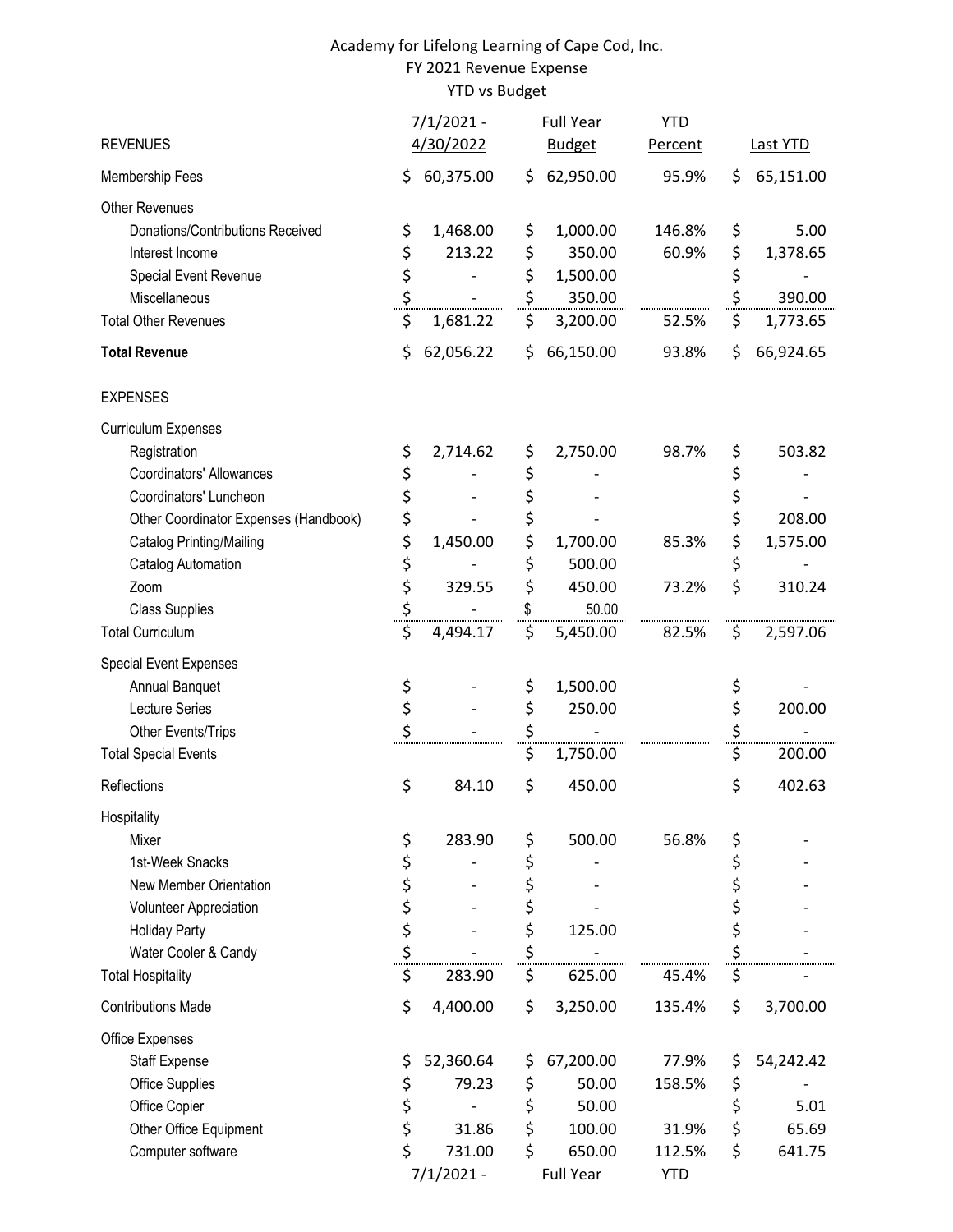### Academy for Lifelong Learning of Cape Cod, Inc. FY 2021 Revenue Expense YTD vs Budget

|                                 |    | 4/30/2022  |    | <b>Budget</b>  | Percent | Last YTD          |
|---------------------------------|----|------------|----|----------------|---------|-------------------|
| Postage                         | \$ | 41.10      | \$ | 50.00          | 82.2%   | \$<br>18.60       |
| <b>Bank Charges</b>             |    | 15.00      | \$ | 25.00          | 60.0%   | \$<br>2.81        |
| <b>Member Communications</b>    | \$ | 60.00      | \$ | 300.00         | 20.0%   | \$<br>180.00      |
| <b>Constant Contact</b>         | \$ | 950.00     | \$ | 1,140.00       | 83.3%   | \$<br>950.00      |
| <b>Board Expenses</b>           | \$ | 164.77     | \$ | 200.00         | 82.4%   | \$<br>133.35      |
| <b>Total Office Expense</b>     | Ş  | 54,433.60  | Ş  | 69,765.00      | 78.0%   | \$<br>56,239.63   |
| License, Legal & Professional   | \$ | 5,022.00   | \$ | 5,388.50       | 93.2%   | \$<br>4,817.81    |
| Advertising & PR                |    |            |    |                |         |                   |
| Media Advertising               | \$ |            | \$ |                |         | \$                |
| Catalogs Distributed to Public  | \$ |            | \$ | 1,724.00       |         | \$                |
| Web Site                        | \$ | 250.67     | \$ | 276.00         | 90.8%   | \$<br>240.67      |
| Total Adv & Promo               | \$ | 250.67     | \$ | 2,000.00       |         | \$<br>240.67      |
| <b>Fixed Charges</b>            |    |            |    |                |         |                   |
| Space Rental                    | \$ |            | \$ |                |         | \$<br>5,475.00    |
| Insurance                       | \$ | 3,008.05   | \$ | 3,000.00       | 100.3%  | \$<br>2,373.43    |
| <b>Total Fixed Charges</b>      | \$ | 3,008.05   | \$ | 3,000.00       | 100.3%  | \$<br>7,848.43    |
| <b>TOTAL OPERATING EXPENSES</b> | \$ | 71,976.49  | \$ | 91,678.50      | 78.5%   | \$<br>76,046.23   |
| <b>NET OPERATING REVNUE</b>     | \$ | (9,920.27) |    | \$ (25,528.50) |         | \$<br>(9, 121.58) |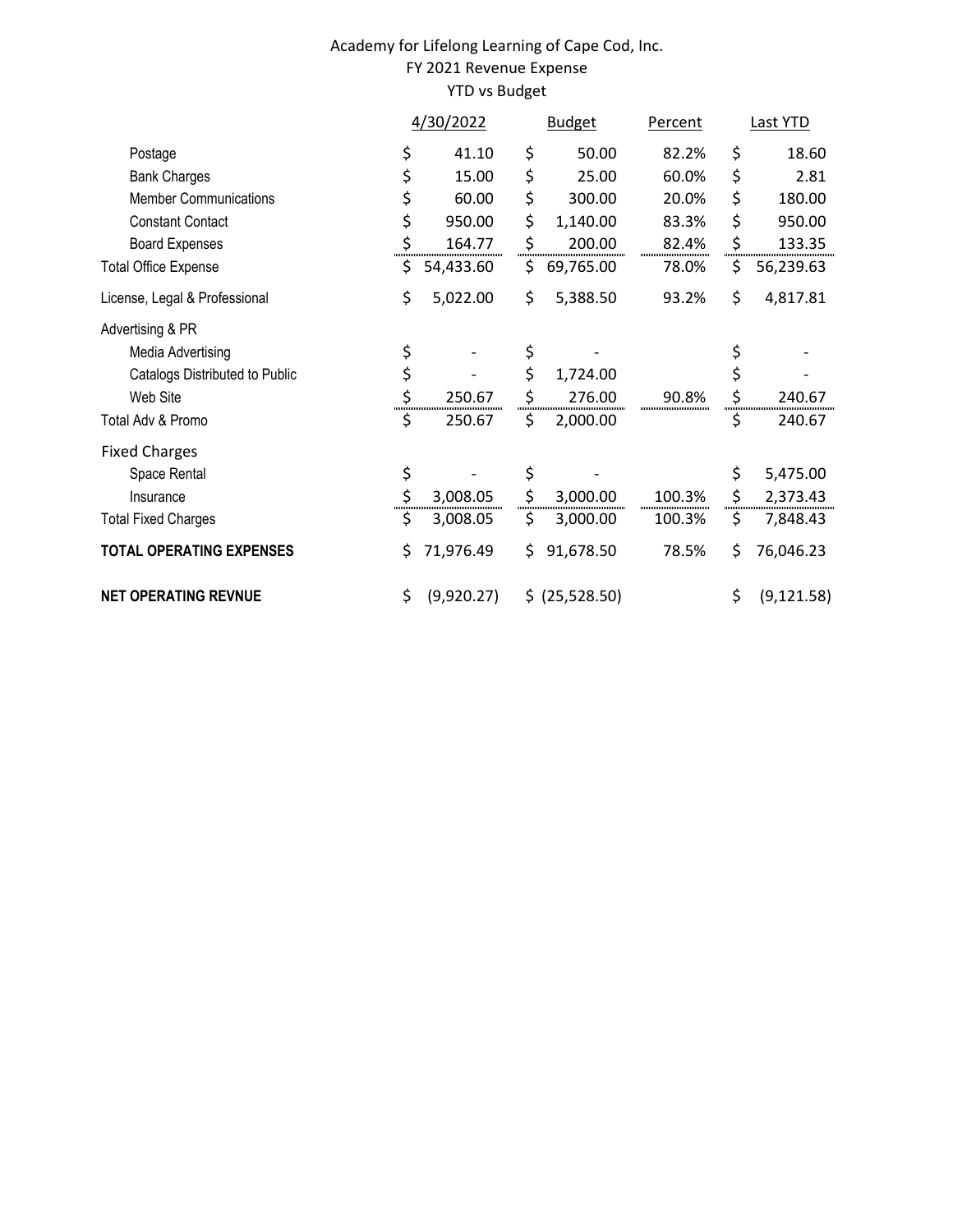# Academy for LifeLong Learning of Cape Cod, Inc.

### Balance Sheet

As of April 30, 2022

|                                                     | TOTAL        |
|-----------------------------------------------------|--------------|
| <b>ASSETS</b>                                       |              |
| <b>Current Assets</b>                               |              |
| <b>Bank Accounts</b>                                |              |
| 1010 Operating Account                              | 9,336.01     |
| 1015 Memorial Fund Checking A/C                     | 85,156.28    |
| 1020 Money Market Account                           | 116,876.53   |
| 1050 CD'S/TD's                                      |              |
| 10584 CC5 7-month CD                                | 67,486.96    |
| 10613 Aug 2019 - May 2020 @ 2.03%                   | 0.00         |
| Total 1050 CD'S/TD's                                | 67,486.96    |
| <b>Total Bank Accounts</b>                          | \$278,855.78 |
| <b>Other Current Assets</b>                         |              |
| 1080 Prepaid Expenses                               | 0.00         |
| 1081 Prepaid Insurance Liberty                      | 1,049.95     |
| 1082 Prepaid Insurance Philadelphia                 | 1,330.00     |
| 1083 Prepaid Expenses - Zoom                        | 549.64       |
| <b>Total 1080 Prepaid Expenses</b>                  | 2,929.59     |
| <b>Total Other Current Assets</b>                   | \$2,929.59   |
| <b>Total Current Assets</b>                         | \$281,785.37 |
| <b>Fixed Assets</b>                                 |              |
| 1520 Various Equipment & Furniture                  |              |
| 1521 Original Cost                                  | 21,945.00    |
| 1522 Accumulated Depreciation                       | $-21,945.00$ |
| 1523 Fixed Asset - Copier                           | 3,350.00     |
| 1524 Accumulated Depreciation Copier                | $-2,177.50$  |
| <b>Total 1520 Various Equipment &amp; Furniture</b> | 1,172.50     |
| 1530 Audio Visual Equipment                         |              |
| 1531 Original Cost                                  | 43,700.00    |
| 1532 Accumulated Depreciation                       | $-43,700.00$ |
| <b>Total 1530 Audio Visual Equipment</b>            | 0.00         |
| <b>Total Fixed Assets</b>                           | \$1,172.50   |
| <b>Other Assets</b>                                 |              |
| 1540 Other Long-term Assets                         |              |
| 1541 Curriculum Software Original Cost              | 12,112.50    |
| 1542 Accumulated Deprecation                        | $-1,154.00$  |
| Total 1540 Other Long-term Assets                   | 10,958.50    |
| <b>Total Other Assets</b>                           | \$10,958.50  |
| <b>TOTAL ASSETS</b>                                 | \$293,916.37 |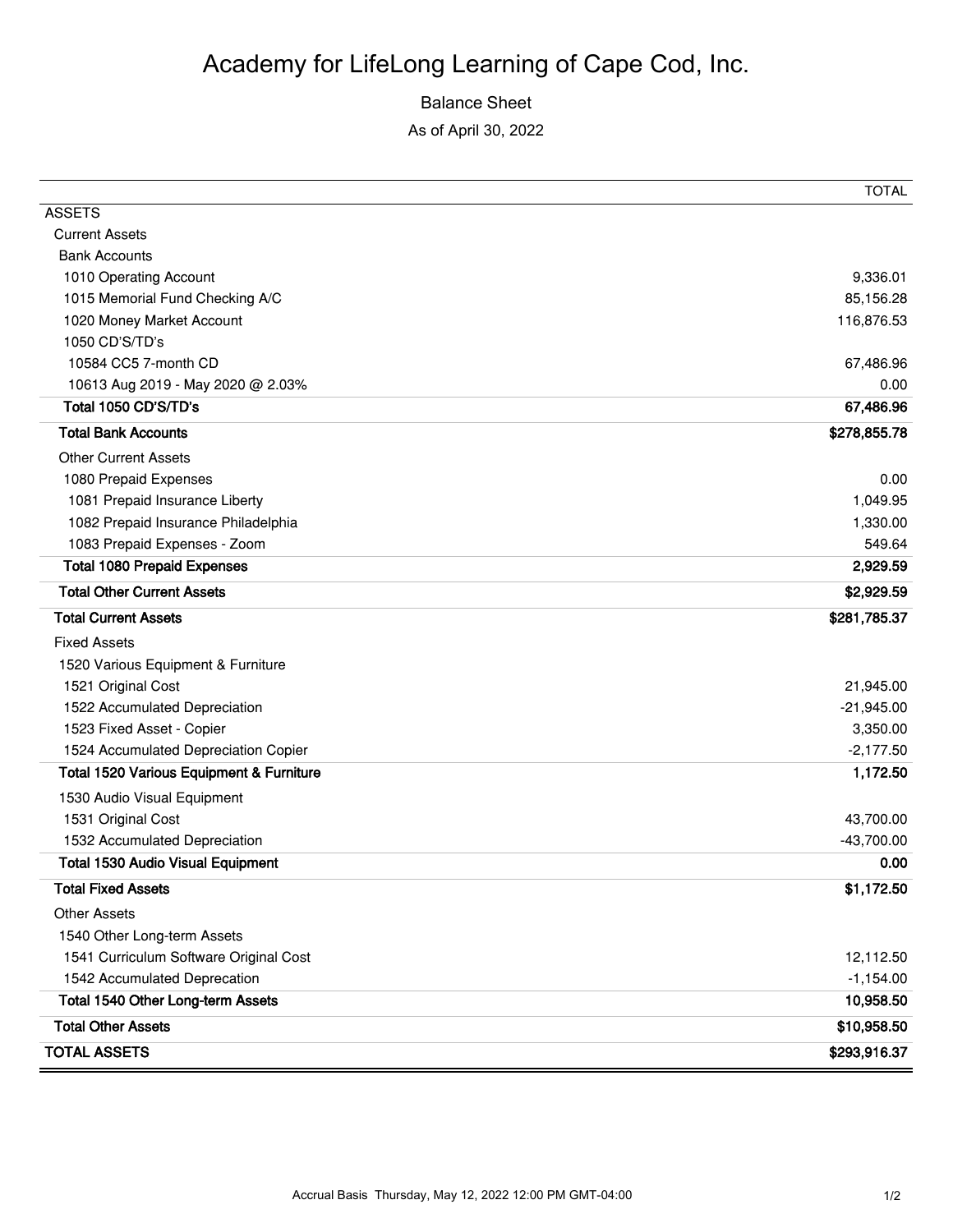# Balance Sheet

As of April 30, 2022

|                                     | <b>TOTAL</b> |
|-------------------------------------|--------------|
| <b>LIABILITIES AND EQUITY</b>       |              |
| Liabilities                         |              |
| <b>Current Liabilities</b>          |              |
| <b>Accounts Payable</b>             |              |
| <b>Accounts Payable</b>             | 1,308.00     |
| <b>Total Accounts Payable</b>       | \$1,308.00   |
| <b>Credit Cards</b>                 |              |
| American Express Blue Business Plus | 0.00         |
| <b>Total Credit Cards</b>           | \$0.00       |
| <b>Total Current Liabilities</b>    | \$1,308.00   |
| <b>Total Liabilities</b>            | \$1,308.00   |
| Equity                              |              |
| 3000 Net Equity                     | 302,528.64   |
| 3200 Opening Balance Equity         | 0.00         |
| Net Income                          | $-9,920.27$  |
| <b>Total Equity</b>                 | \$292,608.37 |
| <b>TOTAL LIABILITIES AND EQUITY</b> | \$293,916.37 |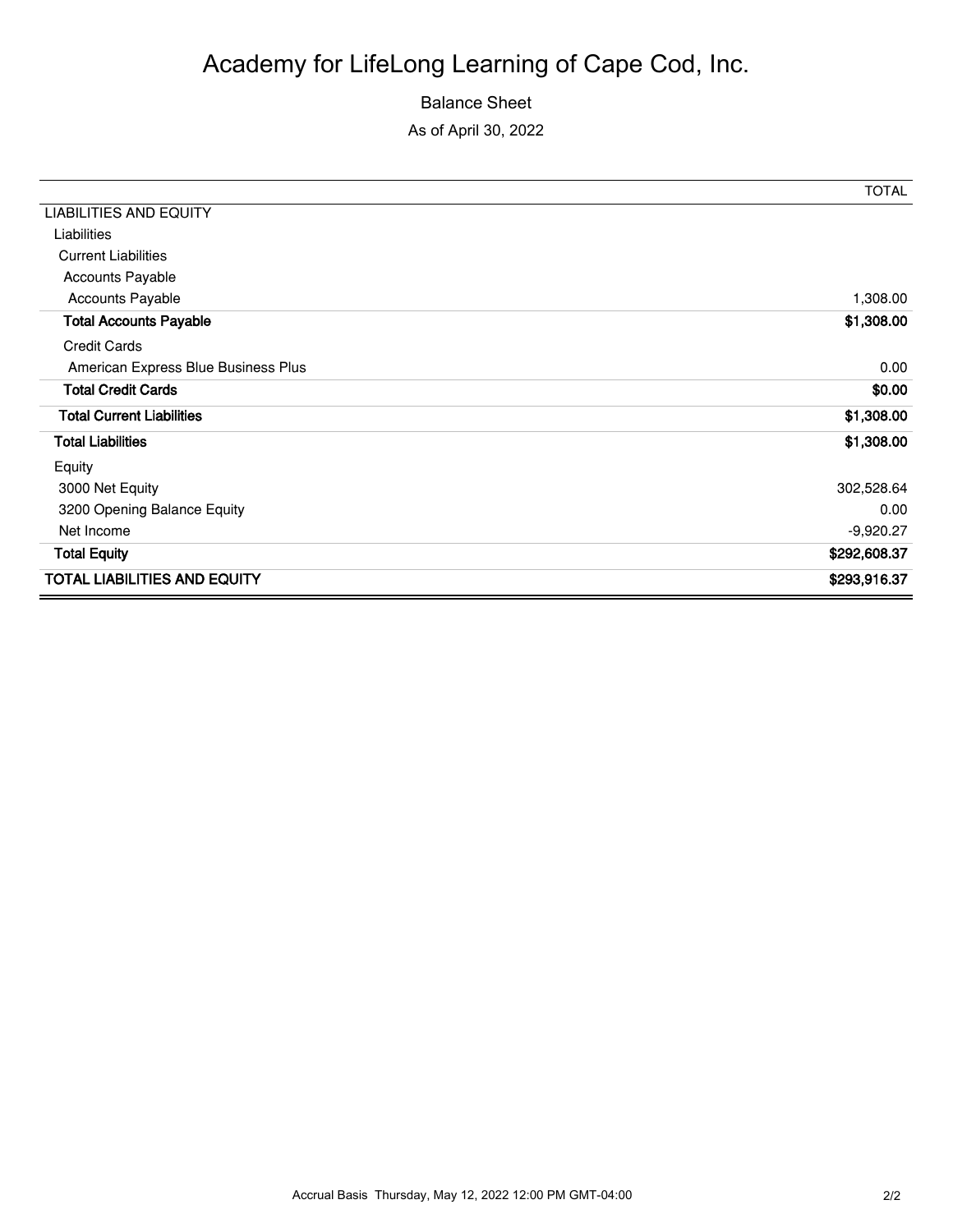### **Report from the Long Range Planning Committee 2021-2022**

After continuing Zoom classes through Spring of 2022, there was reason to hope that we may be able to get back into the classrooms Fall of 2022 (a meeting with the college did in fact lead to that being a reality). The Long Range Planning Committee decided it would be useful to put out another survey to members and to coordinators to see what kinds of class formats the members were willing to attend and the coordinators were willing to offer. Both groups were most interested in returning to the classroom, but thought that Zoom classes served a useful purpose and that format should be continued as well. There was interest in the hybrid (a combination of Zoom and in-class) format, and an interest in giving it a try. These recommendations were shared with the Board. Long Range Planning researched the technology necessary to successfully offer hybrid classes. After exploring the topic online, a trip to Snow Library informed us about the Lifetime Learning, Orleans, approach (they are offering all hybrid classes) and two trips to the college exposed us to what they use. The committee has decided to recommend to the board that we purchase the same technology the college uses as it enables us to have the support of the college's IT Department, it has a high ease of use, and it allows for social interaction between the online and in-class attendees.

*Marilyn Nouri*, Long Range Planning Committee Chair

Long Range Planning Committee: Paul Arnold, Claire Briand, Paul Coteus, Pat Stover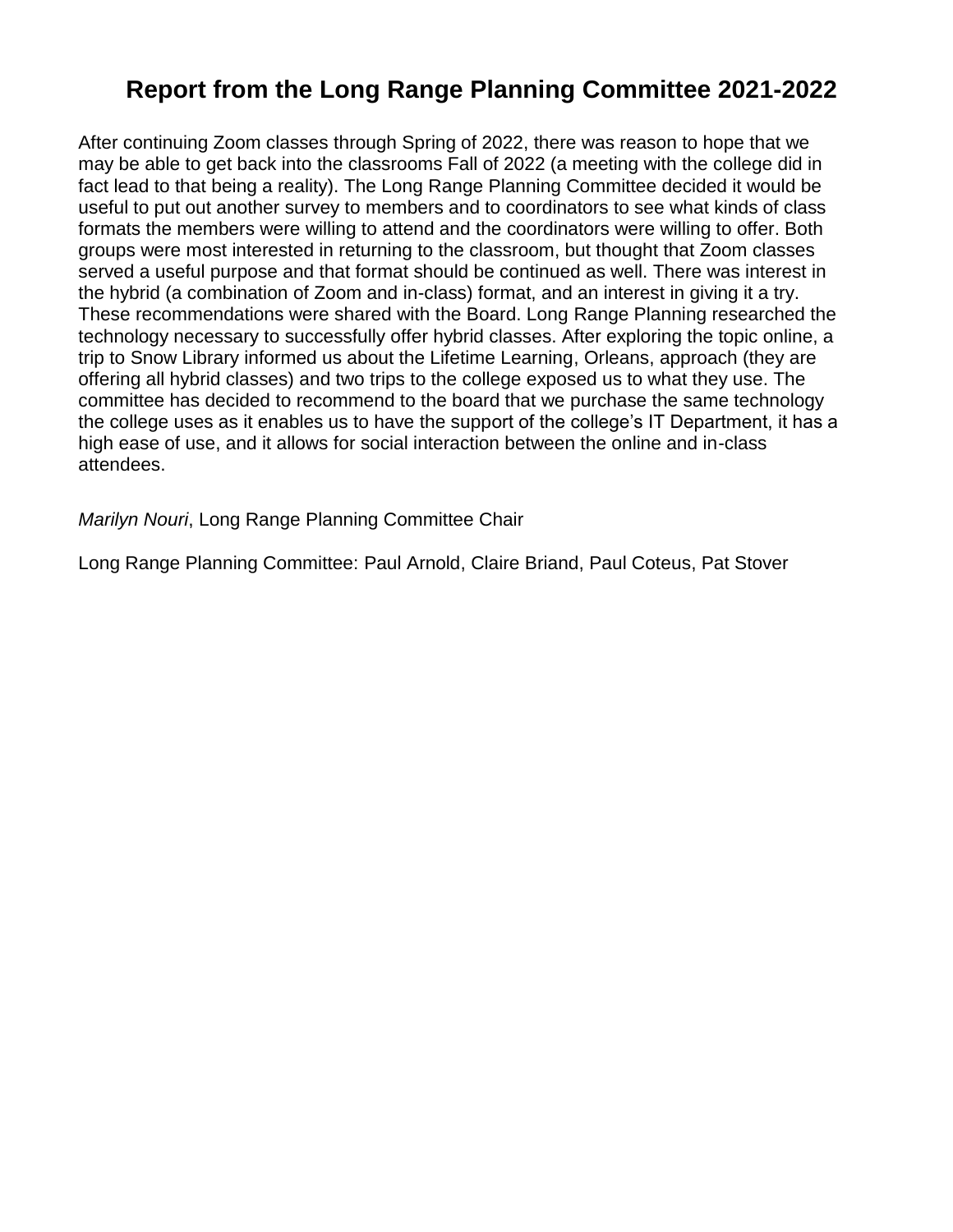### **Report from the Curriculum Committee 2021-2022**

We have offered a total of 85 courses on Zoom during the past year. The analysis of types of courses is thirty 12-week courses and fifty-five 6-week courses. We thank Marilyn Nouri for helping classes run smoothly and for Holly Anderson and Henry Tamzarian for their kind attention to a myriad of details on a weekly basis.

The following is our list of categories and numbers of courses in each category:

| <b>Arts and Culture</b>     |    |
|-----------------------------|----|
| <b>Current Events</b>       | 13 |
| Film, Music, Drama          | 9  |
| <b>History</b>              | 16 |
| Literature                  | 6  |
| <b>Personal Interest</b>    | 12 |
| Philosophy and Religion     | 9  |
| Science                     | 9  |
| Social Issues               | 3  |
| <b>Writing and Rhetoric</b> |    |

The members of our committee are:

Tim Maguire – Scheduler Nancy Yee – Editing and compiling dates for catalog Richard Stewart – Editing and outreach Henry Tamzarian – Catalog data entry coordinator and liaison to ALL committees Miriam Kronish – Chair, editing and outreach

We deeply mourn the loss of a dearly loved member of our committee – David Wright

In comparing our numbers from last year's report to the current year, the number of courses has decreased by 12%.

We eagerly look forward to returning to Cape Cod Community College in the fall and to giving our members a choice: in-person or Zoom classes.

Respectfully submitted,

*Miriam Kronish, Curriculum Committee Chair*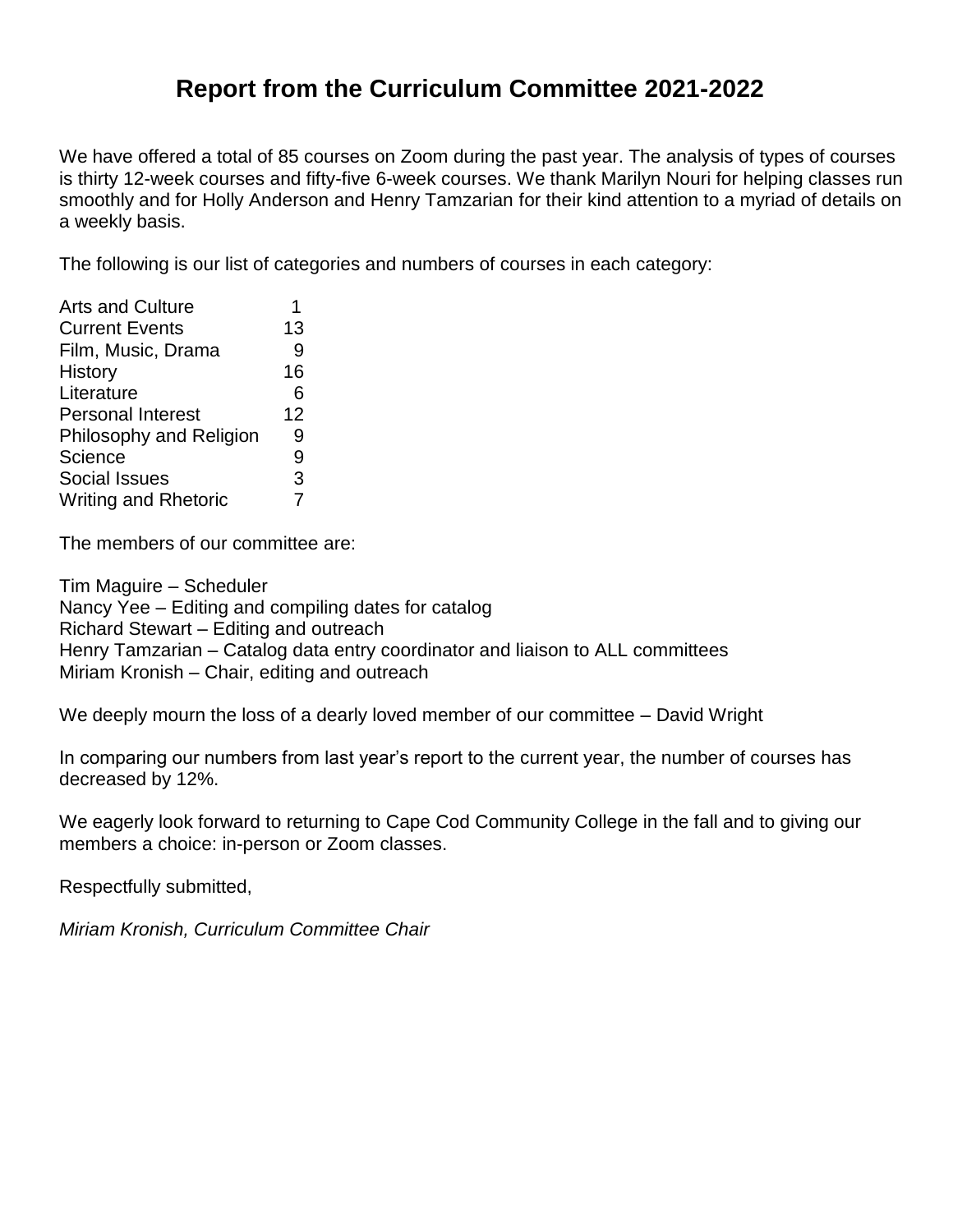### **Report from the Registration Committee 2021-2022**

The Registration Committee was saddened this year by the passing of long-time chair and dear friend Jackie Faulhaber. We continue Jackie's work to keep the ALL registration process as fair and efficient as possible.

Our online registration portal allows committee members to work remotely to enter member information and course selections. Members' schedules are delivered via email. This system will be utilized whether we continue remote input or we gather together as we did in the past to complete the registration process.

Membership numbers have decreased during these recent semesters when courses have only been offered on Zoom. There were 317 members in the fall of 2021 and 290 members in the spring of 2022. We anticipate that the fall of 2022 will see our membership increase with both returning and new members as we offer courses both in the classroom and on Zoom. The Registration Committee succeeds with the help of Kate Lathrop, Noelle Howland, Holly Anderson, Martha Guzikowski, Beth Thayer, Susan Maguire and Nancy Weida. Thank you to Jim Lathrop and Kirk Young for collecting and distributing the documents needed to make this remote option work.

We eagerly prepare for the return to the classroom in the fall of 2022. Some classes will be offered in-person, and some will be offered on Zoom. We hope you join us.

*Jean DeVincentis, Registration Committee Chair*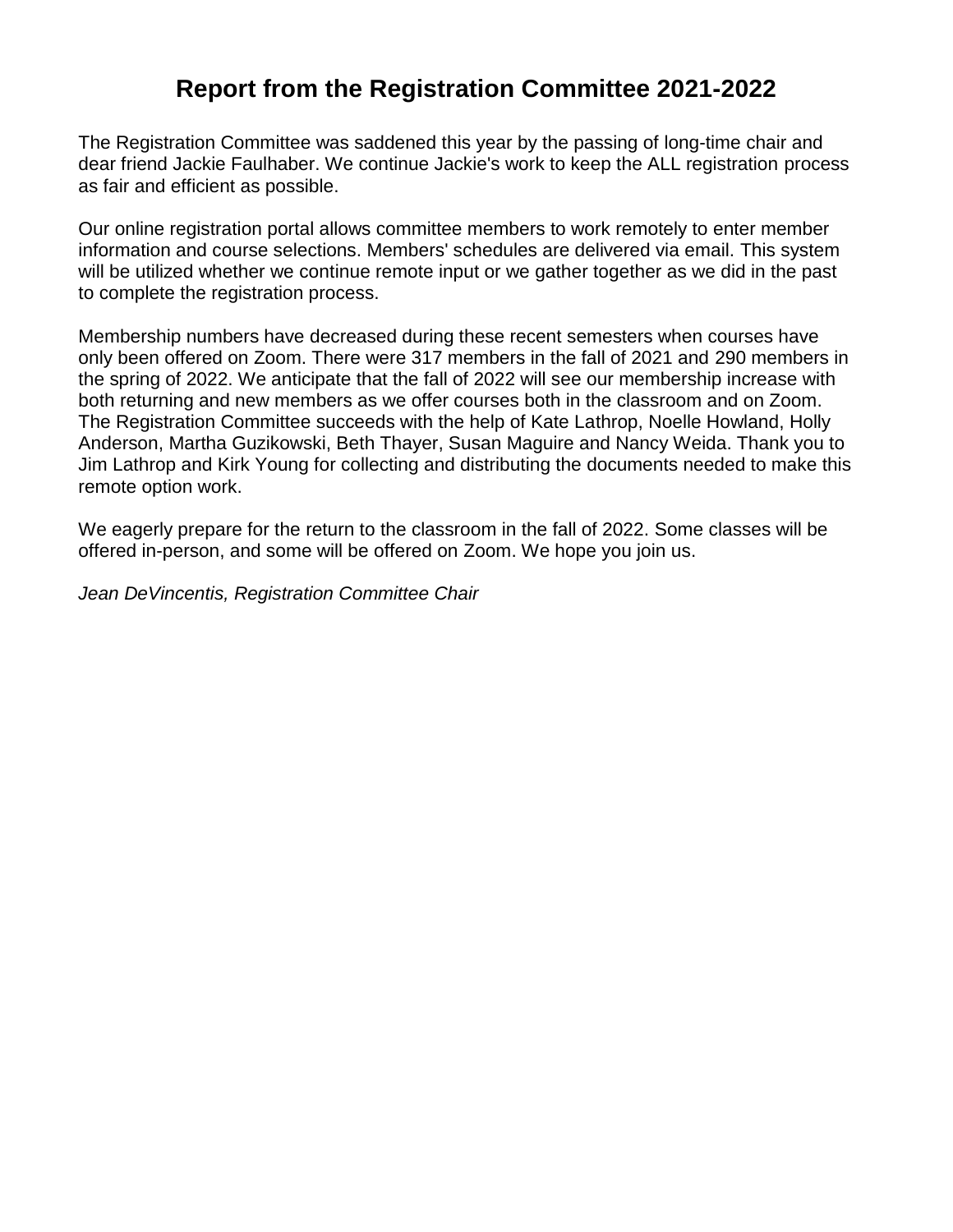### **Report from the Communications Committee 2021-2022**

This continued to be a busy year for the ALL Communications Committee. Working with the President, the Board, Nancy Weida (ALL Office Administrator), and volunteers, the monthly newsletter and e-mail "blasts" continued to provide information, outreach and engagement throughout the year. The ongoing impact of COVID-19 and continued closure of the Cape Cod Community College campus made this function increasingly important.

The newsletter served as a vital conduit for information from the Board to members about calendars, registration, special events, recruiting new coordinators and the use of Zoom. A series of articles on ALL coordinators and classes continued. Monthly newsletters were complemented by timely updates and a revitalized presence on Facebook. In addition, ALL recently joined the Cape Cod Media Center and is exploring the feasibility of using audio podcasts and video recording to increase the organization's outreach.

Ongoing pandemic restrictions make it impossible to know with certainty what the coming months will bring. It is, however, anticipated that ALL's social and mixed-media presence will continue to expand. Members' suggestions are encouraged and welcome. The committee's long-term goal is to expand public awareness of ALL across and beyond the region. We welcome suggestions from the membership on ways to make this happen.

A special thank you is extended to Nancy Weida, Jim Lathrop and the committee members for their work on all aspects of communications. The creation and updating of the newsletter and social media would not have gone as smoothly without their professional touch and energy.

*Marianne Triplette,* Communications Committee Chair

Communications Committee: Jean DeVincentis, Joan Freeman, Dianne Tattersall, Marianne Triplette, Nancy Weida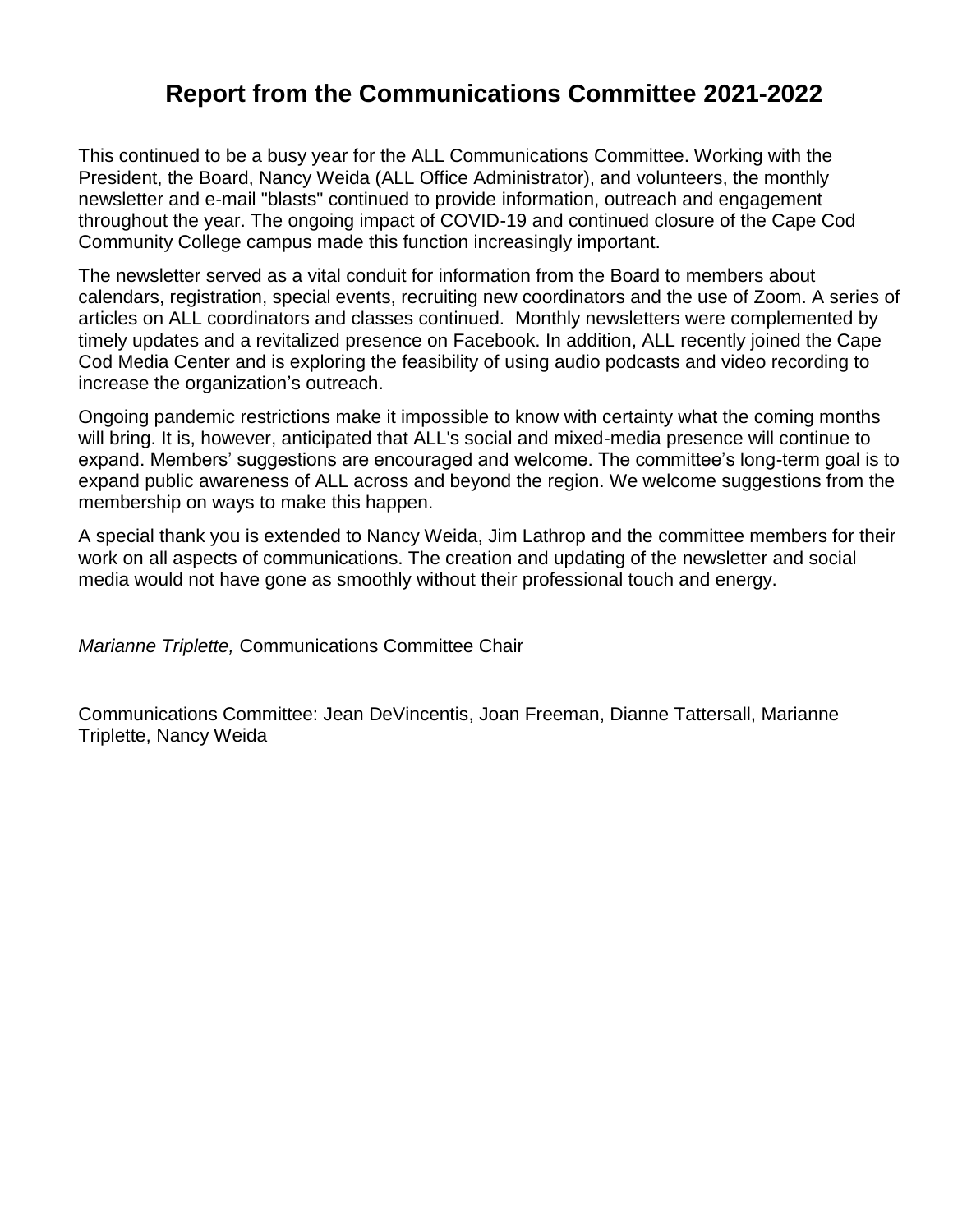### **Report from the Special Events Committee 2021-2022**

Members of the Special Events Committee this year were Aimee Silberman, Judy Bell, Lili Seely, Sam Yee, and Diane Hoover.

On October 20, 2021 at 1:30 p.m., Joan Freedman presented her Zoom event on "Women Helping Women on Cape Cod". Her event focused on various volunteer agencies and opportunities available on Cape Cod. Joan made our members aware of many volunteer opportunities with groups such as Dennis-Yarmouth Bay to Sound Neighbors, a version of which also exists in Nauset and Barnstable. The purpose of such groups is to help men and women stay in their own homes as they age. People in the community may volunteer their services to help with gardening, calling lonely people on the phone, taking someone to an appointment, shopping, or out to lunch, and in various other ways.

Other examples of volunteer organizations are Cape Mediation; Cape Cod Council of Churches Food Pantry and Baby Center; Kaitlyn's Closet in Yarmouth; Flower Angels; Young Professionals; the Family Pantry; Habitat for Humanity; various charity/social groups; 100+ Women; AmeriCorps Seniors RSVP (retired senior volunteer program); and Grandmothers Against Gun Violence. If we are looking for ways to volunteer and help people in our local communities, Joan, following her inspiring program, suggested that we check out one of these groups and find out how we can serve.

Sydney Lamb returned to ALL via Zoom this fall on November 1, 2021, at 3:00 p.m. and gave a presentation based on his forthcoming book, in which he explains to the lay person his stratificational approach to language understanding. Key to that approach is the statement, "The truth is not obvious, the obvious is not true." To illustrate his point, he describes the thinking that the world is flat (obvious), when, in fact, it is learned that the world is round (not obvious). Syd presented many more examples. His theoretical approach to understanding is too complex to summarize here, but basically, he is arguing in favor of mentalism which claims that perception is entirely in our minds. "When we are perceiving anything, we are actually experiencing only our mental activity." For anyone interested in learning more, he has two books out on the topic, *Pathways to the Mind,* and *Pathways to the Brain.* A lively session of questions and answers followed Sydney's thought-provoking presentation.

On February 9 and February 16, 2022, John Ward presented the Special Event entitled "Sagamore to Provincetown – One Photographer's Journey Around Cape Cod" to two ALL Zoom audiences at 1:30 p.m. John's presentation included over 120 or so pictures showing the many faces of Cape Cod from his personal vantage point – what you might see when driving or walking along a Cape Cod road, the Cape Cod Canal, or along the ocean or a Cape Cod beach – such images as fishermen, quaint and stately Cape houses, picturesque views at dawn and sunset, Cape Cod Bridges, the beaches, the Figawi race of sailboats, the night sky including the Milky Way, to name a few. John answered various questions posed to him by the audience following his beautiful presentation.

(*continued on next page*)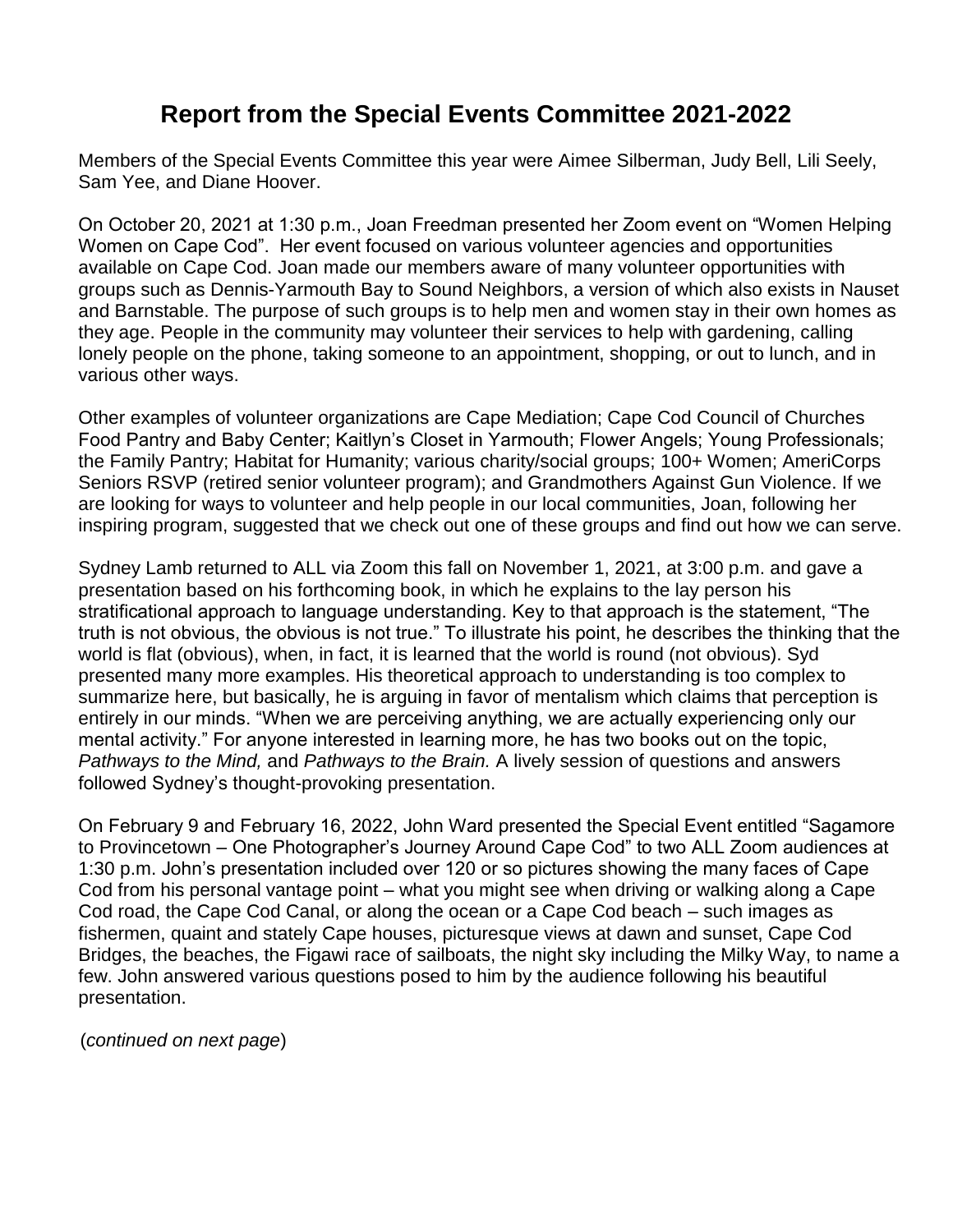#### (*Special Events Committee Report, continued*)

On March 9, 2022, Stew Goodwin presented his lecture on "The Triangle – Russia, China, and the U.S." to a Zoom audience at 1:30 in the afternoon. Stew examined recent events in the war of Russia against the country of Ukraine and facts surrounding Putin and his ideas and actions that have sowed discord and propaganda in western countries, including the United States. He also mentioned Putin's 5,000-word essay claiming that the Ukraine is part of Russia and the fact that Putin and President Xi of China have met 38 times in recent months. Stew spoke about the fact that the country of Ukraine exports about one-fourth of the world's wheat, has about 40% of the world's krypton, much neon, and has a major supply of lithium. Questions concerning the situation of China and Taiwan, the dependence of China on Russia and the West for trade, the importance of "no fly" zones, nuclear reactors, Putin's underestimation of the West and NATO, the resolve and ability to fight by the Ukrainian people, and Putin's ability to occupy Ukraine were posed by the audience following Stew's informative presentation.

On March 23, 2022, June Calender presented her program "Reflections Launch Celebration" to a Zoom audience at 1:30 in the afternoon. June is the Editor of *Reflections*, the annual ALL publication of poems, short stories, and pictures, and she is assisted by Barbara Berelowitz, Catherine McMullen, Mary Nyman, and Rita Richardson, her editorial committee. Various authors from the *Reflections 2022* publication read their poems and short stories to the ALL Zoom audience. Lawrence Brown read his poem "My Design". Mary Clare Casey read her poem "Weaver of Silk". Bill Holcombe read his poems "Being Released" and "The Once and No Longer American Pickup Truck". Miriam Kronish read her short story "Eugenia Fortes Beach". John McWilliam read his short story "Spider Tale". Wayne Miller read his poems "Yo No Tango", "Confrontation", and "Chixiculub". Havana Moss read her poem "Clothesline". Nancy Paslaski read her short story "Looking Back in Time". One of our deceased ALL members, Jack DeBenedetto, wrote a poem entitled "Shoulda Coulda Woulda", which was read by Wayne Miller. Thank you, June, for putting this delightful program together. Please go to the ALL website to find the 2022 copy of *Reflections* for the complete reading of poems and short stories, including pictures, by our ALL members.

*Diane Hoover, Special Events Committee Chair*